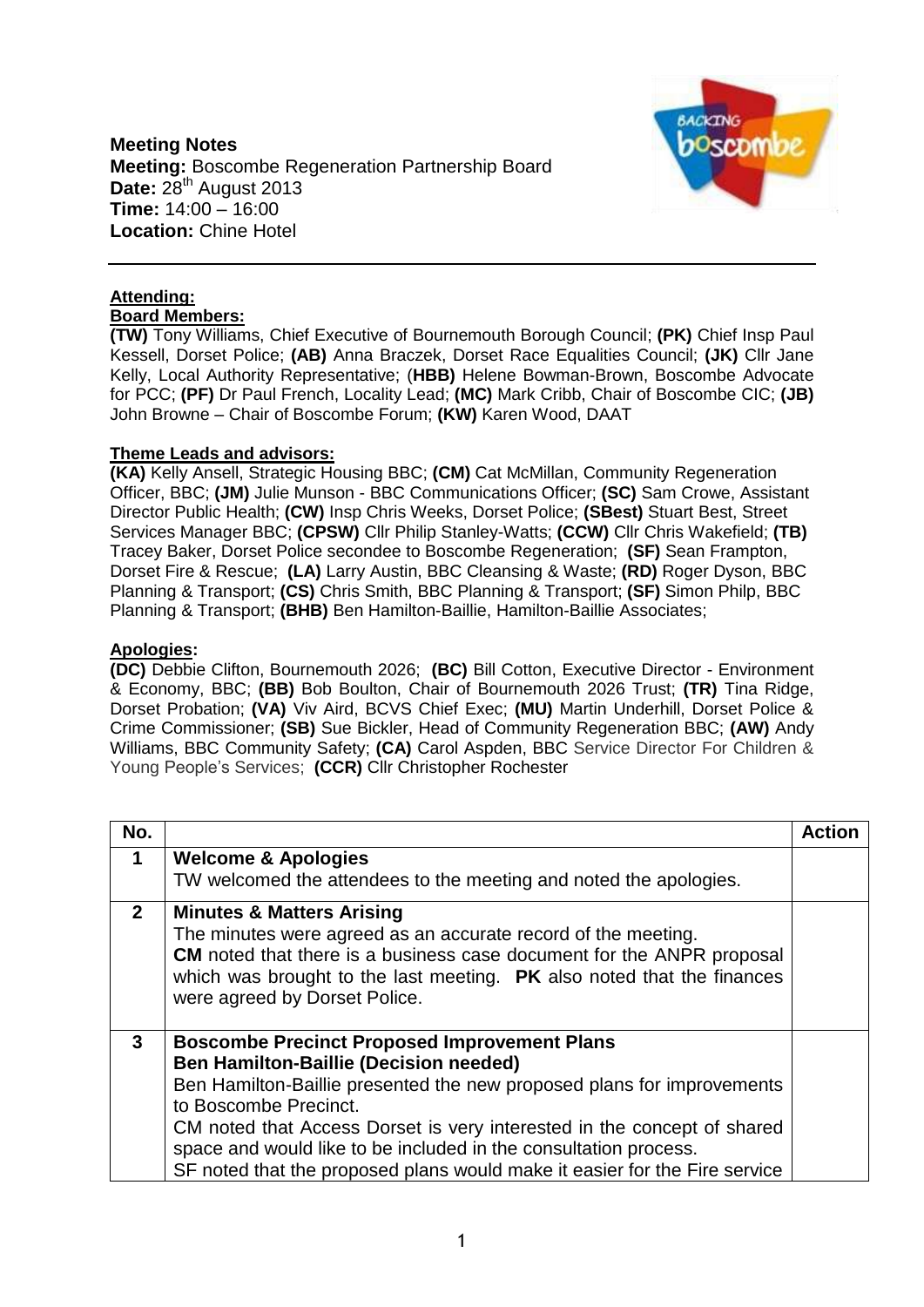|   | to access the precinct; however the market has posed as a problem<br>recently with access to this area.<br>The proposals were supported and it was agreed by the Board that these<br>plans would go to public consultation.<br>The public consultation will start on Monday 16 <sup>th</sup> September.<br>More<br>information can be found at:<br>www.bournemouth.gov.uk/boscombeconsultation<br>The current proposed time for this work to begin on site is January 2014.                                                                                                                                                           |              |
|---|---------------------------------------------------------------------------------------------------------------------------------------------------------------------------------------------------------------------------------------------------------------------------------------------------------------------------------------------------------------------------------------------------------------------------------------------------------------------------------------------------------------------------------------------------------------------------------------------------------------------------------------|--------------|
| 4 | <b>Theme Lead Updates</b><br><b>Housing</b> – KA updated the group with progress for this theme.<br>(Action) TW asked KA if she could send out a written statement<br>regarding the Argos site by September 10 <sup>th</sup> .<br>JM noted that there will be press coverage regarding the Gladstone Mews<br>development site.                                                                                                                                                                                                                                                                                                        | KA           |
|   | <b>Employment &amp; Enterprise</b><br>CM noted that there are plans to develop an Inward Investment package<br>for Boscombe in early 2014.<br>CM has had a meeting with Caron Khan who previously worked on the<br>Pride of Bournemouth (Lions) project. Caron will be advising on the Hub<br>space development. Caron would also like to recreate the Pride of<br>Bournemouth project in 2015 and base it in Boscombe with the<br>opportunity to view artists in residence creating the lions.<br>Early discussions about taking over the running of Boscombe Market-<br>with any profits ring fenced for further regeneration work. |              |
|   | <b>Education &amp; Attainment</b><br>This is not progressing at the moment. We are waiting for Achieve<br>Together to appoint an education manager who will lead on this. Carol<br>Aspden will lead on the overall Education & Attainment within the<br>Boscombe area.                                                                                                                                                                                                                                                                                                                                                                |              |
|   | <b>Crime</b><br>CW updated the Board. CW asked the Board for agreement in having<br>engraved 'sponsored' paving slabs to recognise contributions towards the<br>Police Contact Point (Tardis) in Boscombe. The cost of this would come<br>from the existing contributions. This was agreed in principle but will be<br>further explored outside of this meeting to ensure it aligns with the<br>precinct improvement works.                                                                                                                                                                                                           | <b>JK/CW</b> |
|   | <b>Operation Planet</b> – TB updated the Board with progress from the<br>Boscombe Sex Worker task & finish group. The needs assessment will<br>be jointly commissioned by Bournemouth Community Safety, DAAT &<br>Public Health. A meeting will take place soon to agree the scope of the<br>assessment. The case conference pilot will be starting in the near future.                                                                                                                                                                                                                                                               |              |
|   | PCC Update - HBB noted that an outreach worker will be appointed by                                                                                                                                                                                                                                                                                                                                                                                                                                                                                                                                                                   |              |